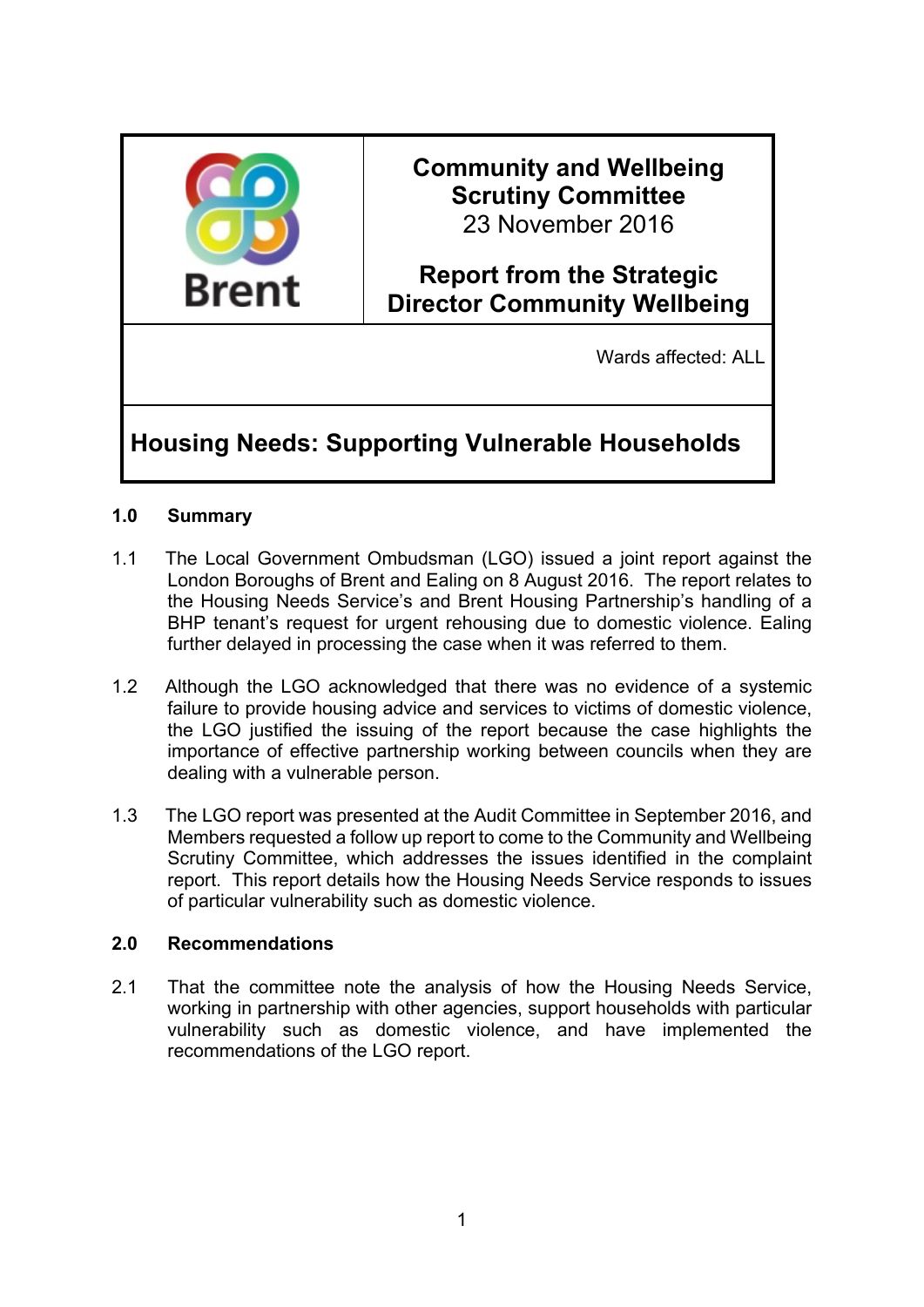## **3.0 Background**

- 3.1 The Housing Needs Service consists of three operational teams
	- Housing Options Team
	- Care and Support Team
	- Accommodations Services Team
- 3.2 The primary function of the Housing Options Team is to prevent households from becoming homeless, either by helping the household to retain their current accommodation (when this is appropriate) or by assisting the household to secure alternative suitable accommodation in the private rented sector.
- 3.3 Where it is not possible to prevent homelessness, the Housing Options Team will assess what duties the Council may have, under the Housing Act 1996, Part 7, (the Act) to secure suitable accommodation for the homeless household.
- 3.4 The Act contains 5 legal "tests" that the household must satisfy before a legal duty to provide accommodation is triggered. These tests are:
	- The household is eligible for assistance as defined by the Act
	- The household is homeless as defined by the Act
	- The household has a priority need– as defined by the Act
	- The household is not intentionally homeless
	- The household has a local connection with Brent
- 3.5 If the household meet these five tests the main rehousing duty is triggered, and the Council has a statutory duty to secure suitable accommodation for the household.
- 3.6 The statutory definition of a person who would meet the Priority Need Test is set out within the Act. For example, a homeless person with children will automatically be in priority need. A single, homeless person aged 16 or 17 (or under 21 and have been looked after at any time when between the ages of 16 and 18) will automatically be in priority need. A single person may also be in priority need, if they are 'vulnerable', in the words of s189 the Act, as a result of:
	- Old age
	- Mental illness
	- Mental handicap
	- Physical disability
	- Having been in care (and now 21 or over)
	- Having been in the armed forces
	- Having been in custody
	- Having fled actual or threatened violence or
	- Other special reason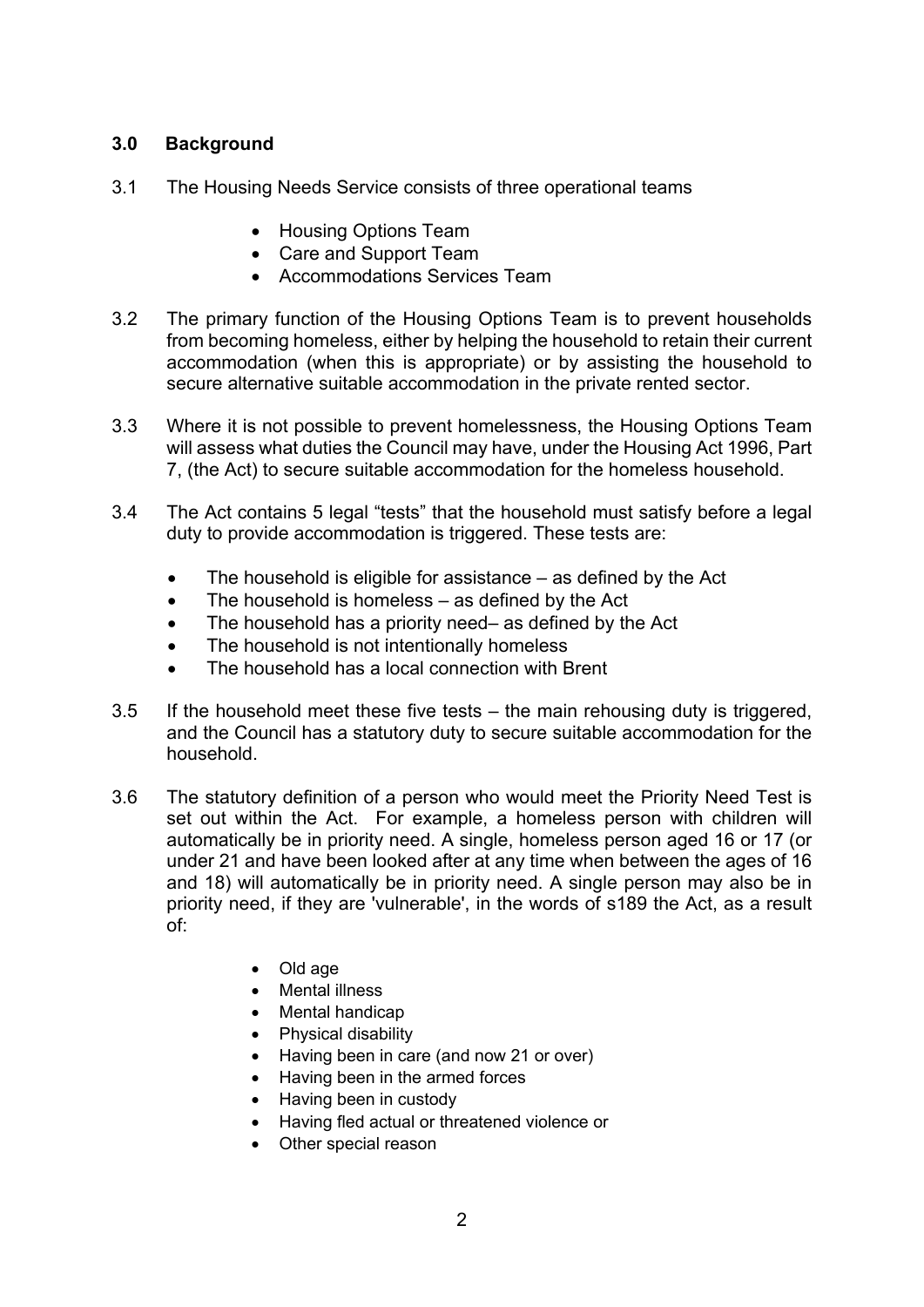3.7 The words "other special reason" …show that vulnerability arising from other causes (e.g. being a refugee) must be considered by the Local Authority Homeless Service

### **4.0 Defining Vulnerability**

- 4.1 'Vulnerable' in the Act means being "significantly more vulnerable than the ordinarily vulnerable as a result of being rendered homeless. All people are at risk of harm from homelessness but the Act did not intend all homeless persons to qualify as vulnerable.
- 4.2 For example the person who is old …(etc.)… must as a result be more at risk of harm from being without accommodation than an ordinary person would be. The applicant must have something significant that makes him vulnerable when compared to ordinary people generally.

#### **5.0 Particular Vulnerability**

- 5.1 Some single homeless households have a particular vulnerability, which prevents them from being able to live in general needs housing without support. These households are referred to the Care and Support, START Plus team, to assess whether the household requires Floating Support services to support them in their home, or for households with a higher level of vulnerability, refer them to accommodation-based support services that aim to develop or sustain an individual's capacity to live independently in accommodation.
- 5.2 The table below lists the six main cohorts of single homeless households who are currently receiving Floating or Accommodation Based Support services.

| <b>Vulnerability</b> | Number of households receiving<br><b>Support Services</b> |
|----------------------|-----------------------------------------------------------|
| <b>Mental Health</b> | 247                                                       |
| Drug and Alcohol     | 111                                                       |
| Ex-Offenders         | 140                                                       |
| <b>Older Person</b>  | 97                                                        |
| <b>Young People</b>  | 81                                                        |
| Physical disability  | 62                                                        |

5.3 In the last 12 months the START Plus team have received 29 referrals for victims of domestic abuse.

#### **6.0 Domestic Abuse**

6.1 When a household presents as homeless to the Housing Options Team, due to domestic abuse, a risk identification checklist is completed to help front-line practitioners identify the level of risk: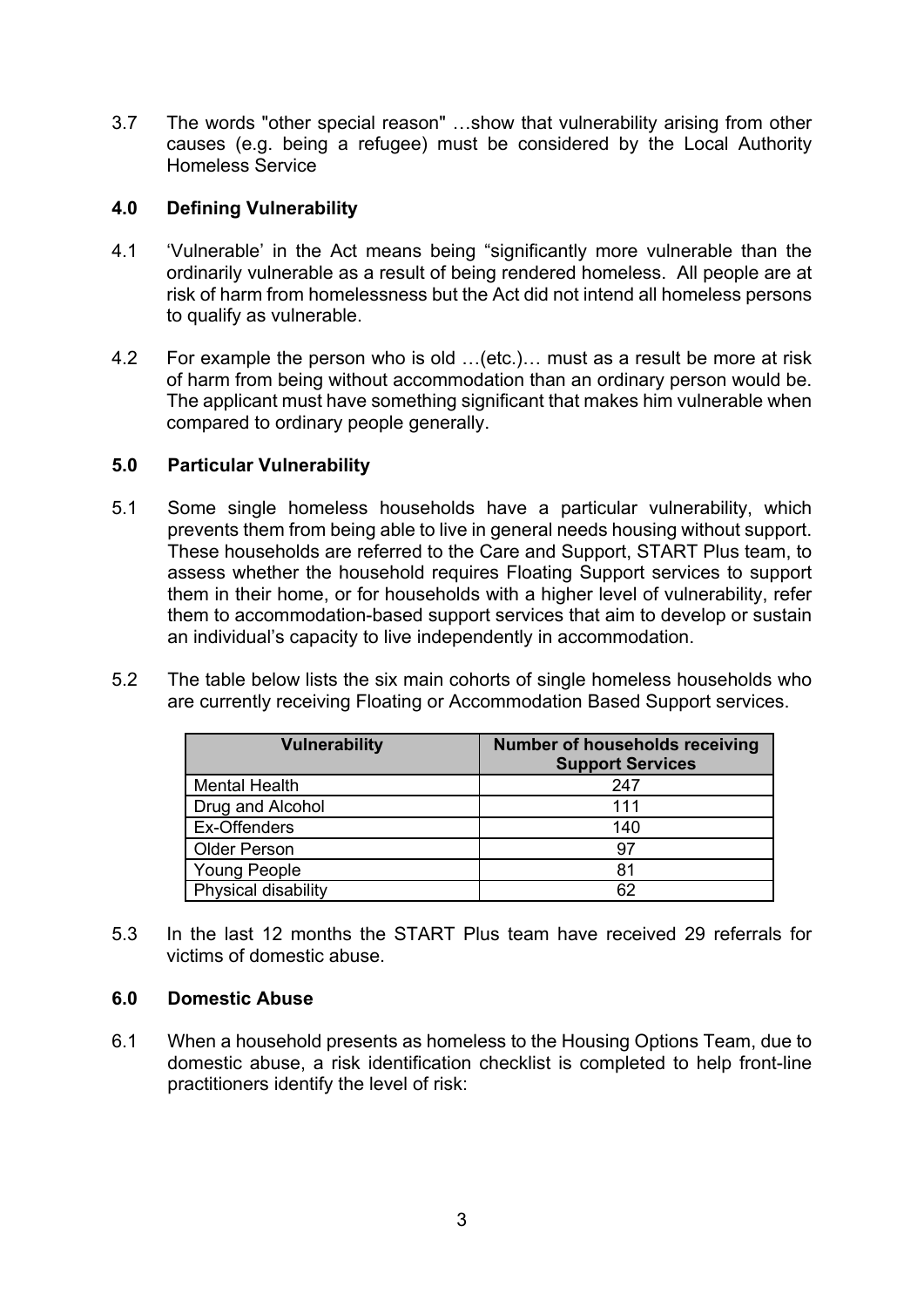- **Standard Risk: -** While risk indicators may be present, it is deemed neither imminent, nor serious. Information on support services is provided, and households advised that the police can and should be contacted in an emergency.
- **Medium Risk:** There are identifiable features of risk or serious harm. This level of risk should be referred to the Hestia Support (see 6.2 below), however the household's consent is required before a referral can be made.
- **High Risk:** There is imminent risk of serious harm. The potential event is more likely than not to happen imminently and the impact could be serious. There may be need for immediate intervention. Where any agency assesses risk as 'High' an immediate referral to Multi-Agency Risk Assessment Conference (MARAC) (see 6.2 below) is normally required, with or without consent.



#### **Domestic Abuse Risk Management Pathways**

6.2 Brent currently commissions the agency Hestia to provide advocacy support services by means of three Independent Domestic Violence Advocates (IDVAs), and a manager based in Wembley Police Station and two IDVAs colocated in Brent's Children and Young People's Department working in children's Social Care (safeguarding locality team) and Brent's Family Solutions Team. Hestia also provides two family support workers based in the Family Solutions Team and Social Care, and subcontracts the Multi-Agency Risk Assessment Conference (MARAC) coordination to another agency, Standing Together.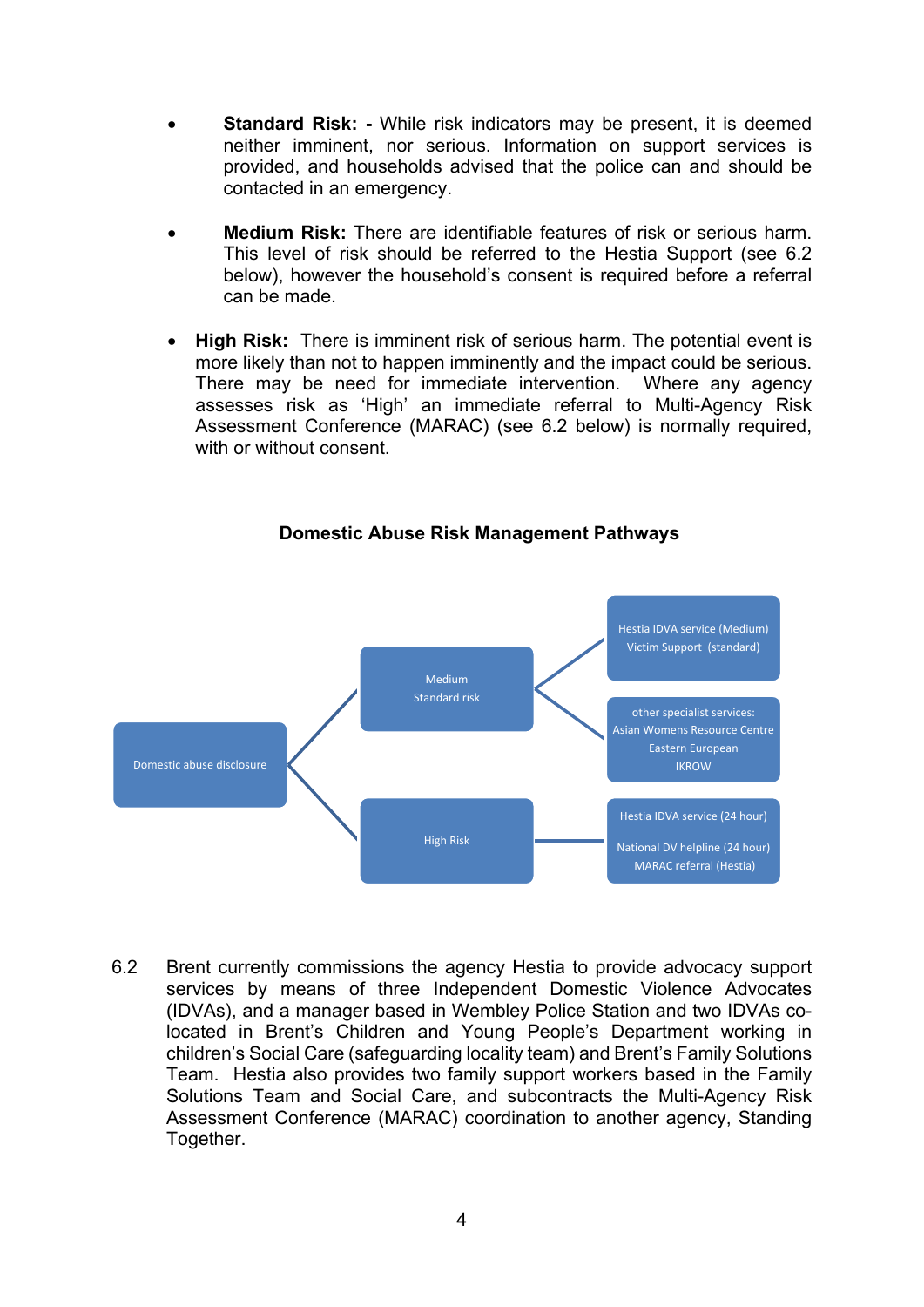- 6.3 The main purpose of an IDVA is to address the safety of victims at high risk of harm from intimate partners, ex-partners or family members to secure their safety and the safety of their children. Serving as a victim's primary point of contact, IDVAs work with their clients from the point of crisis to assess the level of risk, discuss the range of suitable options and develop safety plans. There has been a total number 3,307 victims supported through our IDVA service over last 12 months.
- 6.4 They are proactive in implementing the plans, which address immediate safety, including practical steps to protect themselves and their children, as well as longer-term solutions. These plans will include actions from the MARAC as well as sanctions and remedies available through the criminal and civil courts, housing options and Services available through partner organisations. IDVAs support and work over the short to medium term to put Service Users on the path to long term safety. The IDVA's role in all multi-agency settings is to keep the services user's perspective and safety at the centre of all proceedings.
- 6.5 The MARAC coordination role is also undertaken and led by Hestia as part of its services under the contract. Hestia manage and support the development and delivery of Brent's Multi-Agency Risk Assessment Conference (MARAC) in line with the ten guidance principles for an effective MARAC, as defined by SafeLives. The MARAC provides a coordinated multi-agency framework for supporting the needs of high-risk victims. In a single monthly meeting, the MARAC combines up-to-date risk information with a timely assessment of a victim's needs and links those directly to the provision of appropriate services for all those involved in a domestic abuse case: victim, children and perpetrator. The total number of high-risk victims supported through MARAC over last 12 months is 454
- 6.6 We know that nationally more than 2 women are killed per week by abusive partners, with national annual average figures showing more than 112 women are killed per year. In recent years in Brent, there has been 1 domestic homicide each year. The main aim of the MARAC is to reduce the risk of serious harm or homicide for a victim and to increase the safety, health and wellbeing of victims - adults and any children. At Brent's MARAC, local agencies meet to discuss the highest risk victims of domestic abuse in the area. Information about the risks faced by those victims, the actions needed to ensure safety, and the resources available locally are shared and used to create a risk management plan involving all agencies.

The current MARAC membership consists of the following providers:

- Metropolitan Police Service
- Lookahead Housing
- Brent Mental Health
- Probation
- IDVA Provider (currently Hestia)
- Eastern European Refuge
- Victim Support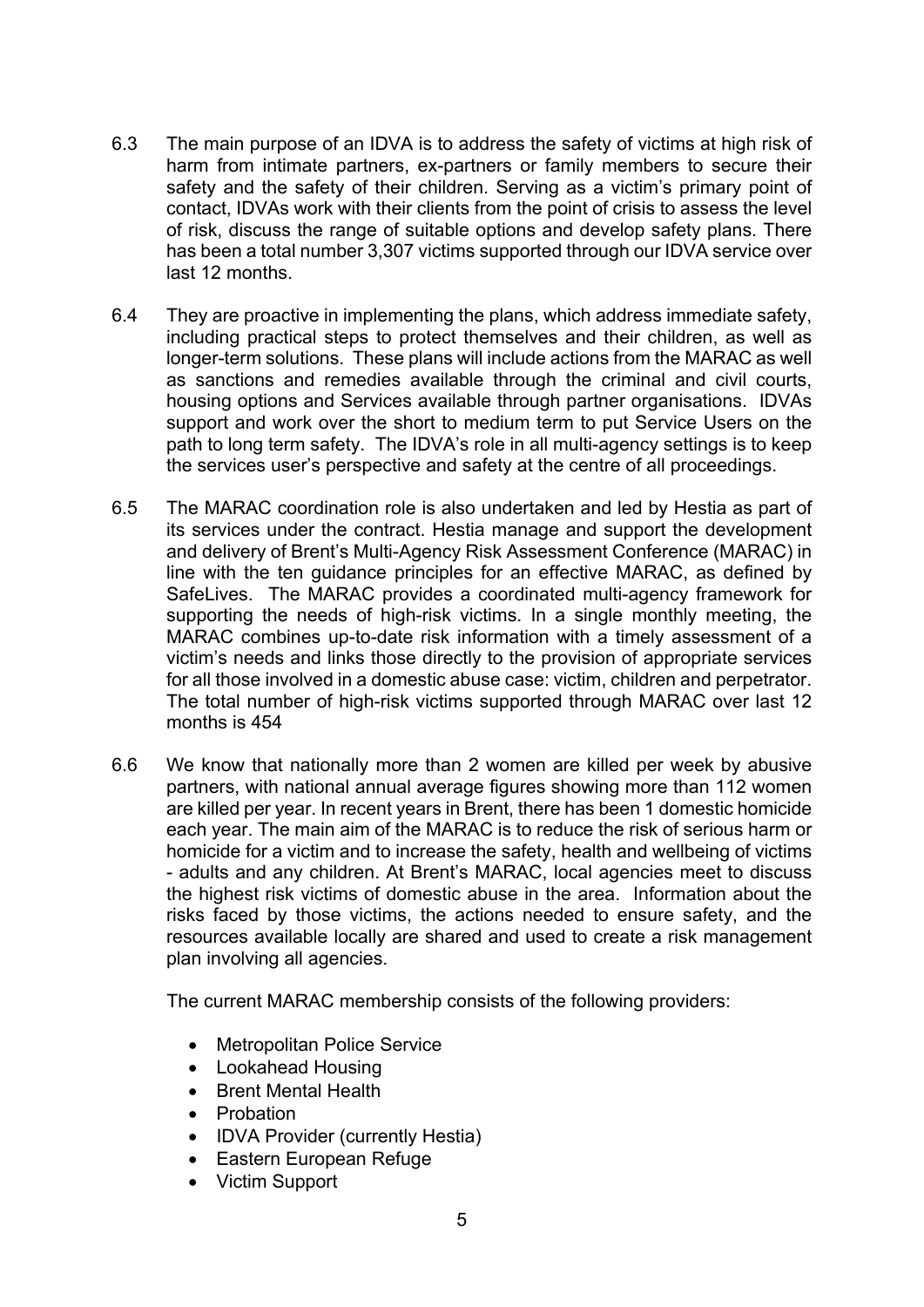- Children's Safeguarding
- Brent Housing Needs
- Maternity Services
- Drug and Alcohol Treatment Providers
- Adult Safeguarding

## **7.0 Partnership Working**

7.1 Once the Housing Options Team have identified the level of risk, they will work with relevant organisations to identify the most appropriate solution, to meet the housing needs of the household. In some cases, where the perpetrator does not live in the accommodation, victims wish to remain in their own home, and so it may be possible to install a "Sanctuary" (see 7.2 below). However, where this is not appropriate, the only solution may be to secure alternative accommodation, in the private rented sector, temporary accommodation, or where the victim is already a social tenant, it may be possible to secure a transfer to alternative social housing in another borough (see 7.4 below)

## **The Sanctuary Scheme**

- 7.2 The Sanctuary Scheme is a victim-centred initiative. It is designed to enable victims of domestic violence to remain in their own accommodation, by installing enhanced security features. The Sanctuary Scheme is offered as an option to prevent homelessness and is only used where it is agreed by the victim and where the perpetrator does not live in the accommodation. The aim is to support the victim not to be compelled to move from their current accommodation whereby reducing the disruption to family and other support networks, education and employment.
- 7.3 It is a free service regardless of the type of tenure the victim holds. The test to determine referral is that the referring agency must be satisfied that without securing the property the victim would be likely to become homeless. Anyone who may be in danger of losing their accommodation as a result of being a victim of domestic violence or hate crime is eligible to be referred to the scheme.

## **West London Domestic Violence Reciprocals Scheme**

- 7.4 The aim of the West London Domestic Violence Reciprocals Scheme, is to prevent secure and assured Council or Housing Association tenants from losing tenancy security and becoming homeless due to domestic violence. It applies to all social housing tenants in west London (excluding the Royal Borough of Kensington and Chelsea who have opted out of the scheme) who are homeless due to domestic violence.
- 7.5 The host borough will assess the risk to their tenant, as if they were making a homeless application. Once having completed their enquiries, they are satisfied that the tenant is homeless and a move outside the borough is required, they will identify which boroughs in the sub-region are safe, and complete a referral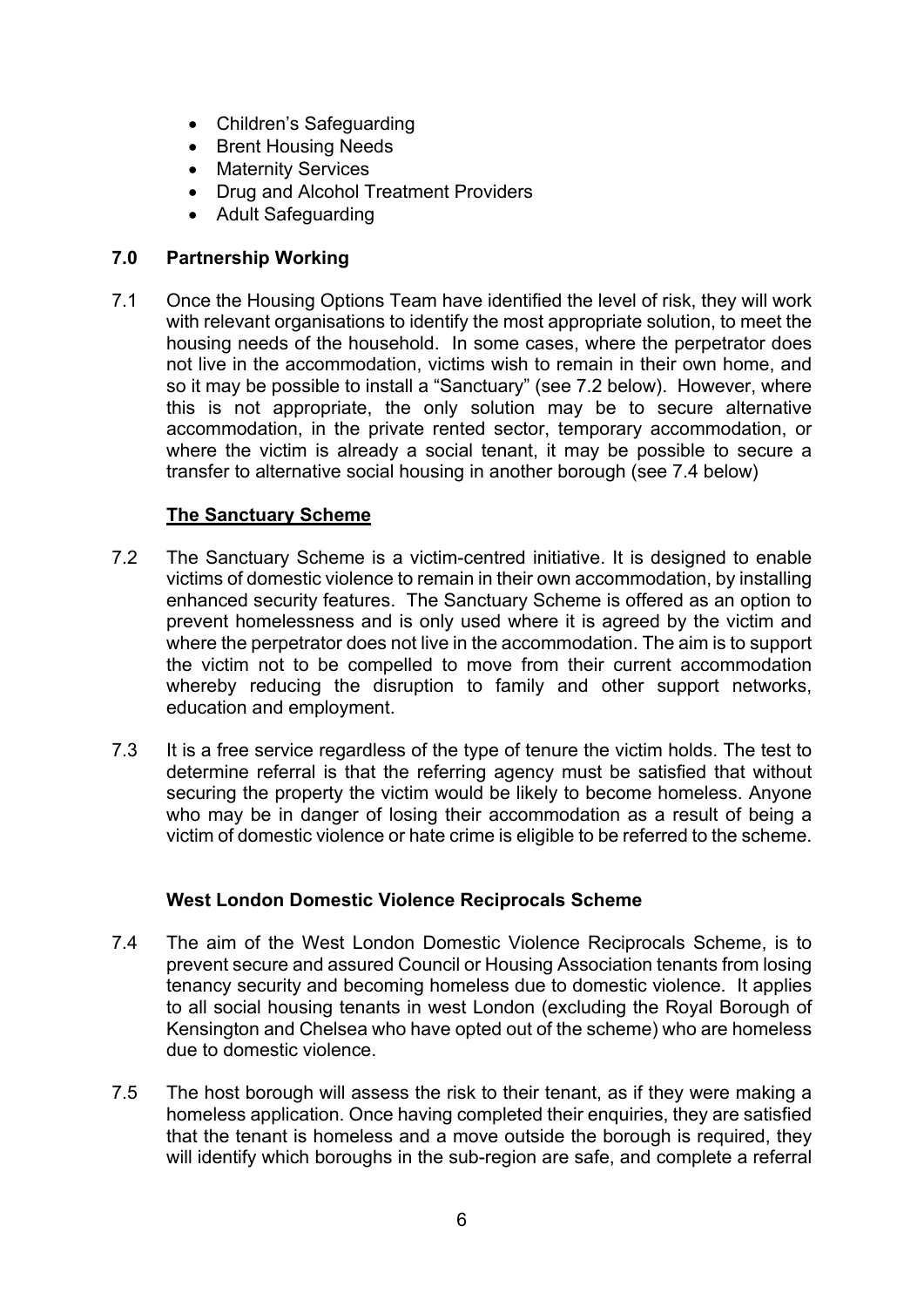form and pass this and any supporting or background evidence to the borough's contact officer.

## **7.0 The LGO Report**

- 7.1 Ms X was a Brent Housing Partnership (BHP), social housing tenant, who approached the Housing Options Team due to fear of violence from her abusive former partner. Following an investigation the LGO concluded that a vulnerable woman, who approached the Council for help, was badly let down by both Brent and Ealing councils.
- 7.2 The following deficiencies in the way that her case was dealt with were identified:
	- The Brent Housing Options Officer did not follow the domestic violence procedure. He did not explain all the housing options to Ms X or discuss the West London Domestic Violence reciprocal scheme. He did not ask Ms X to complete a fear of violence form. The notes he took were brief and no action plan was agreed. He did not contact her again before he left the Council
	- Once it was identified that Ms X was a BHP tenant and could therefore access the West London Reciprocal Scheme, BHP and Housing Options did not work together effectively.
	- Once Brent decided to make a referral to Ealing using the reciprocal scheme, Ealing was at fault because it took far too long to make a decision.
- 7.3 To prevent similar mistakes being made in future, the following actions have been implemented.
	- Refresher training provided for front-line staff in the Housing Options service about the domestic violence procedure and joint working with BHP when the victim is a Council tenant.
	- The liaison and joint-working arrangements between BHP and Housing Options has been reviewed to address the shortcomings identified in the report.
	- A review of the West London Reciprocal Scheme to take place and training to be delivered to all front line officers on the revised protocol for the reciprocal scheme

## **8.0 Financial Implications**

- 8.1 There are no immediate financial implications arising from this report.
- 8.2 The Sanctuary Scheme is funded from the Housing Budget and costs £20,000 annually.
- **9.0 Legal Implications**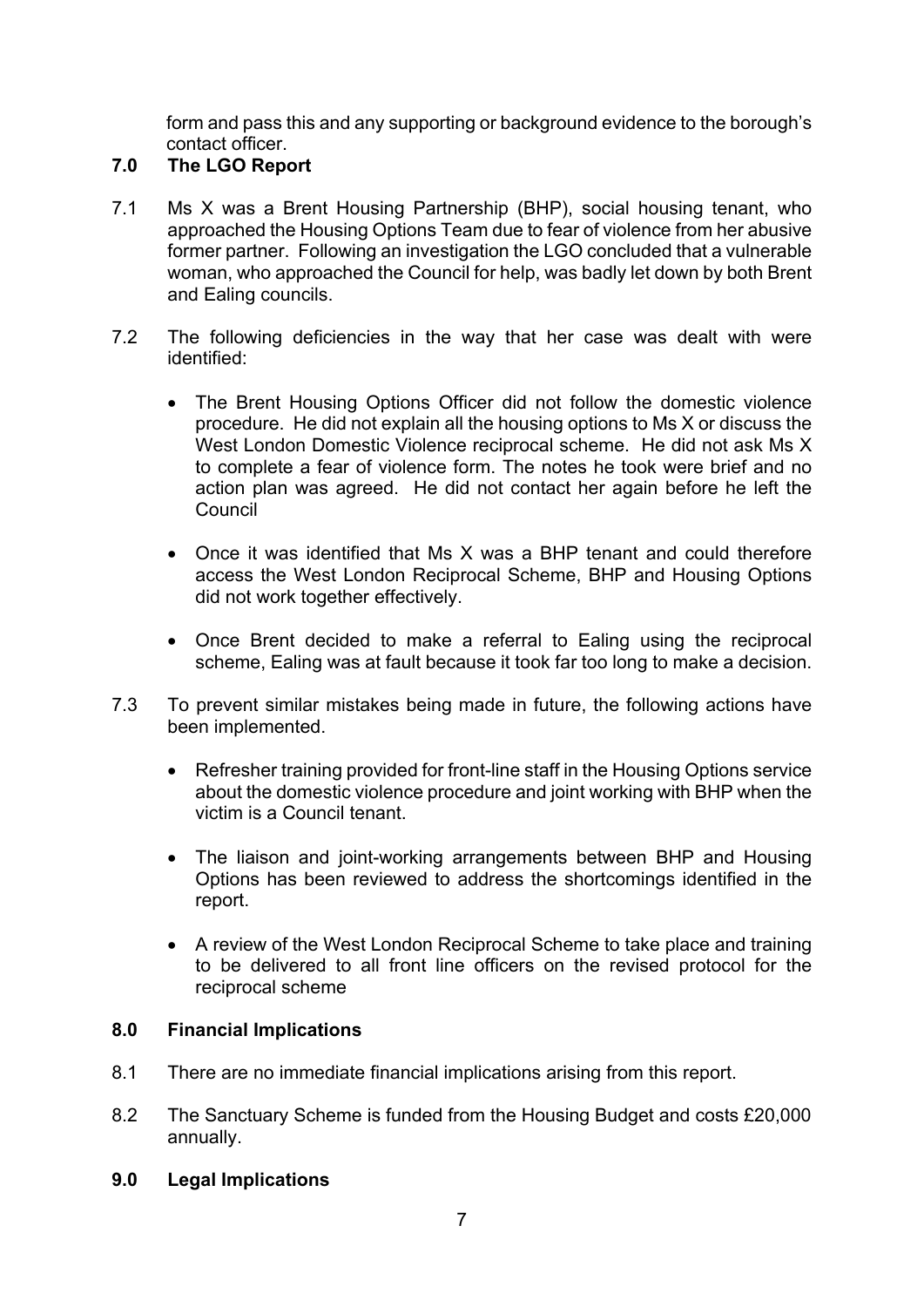- 9.1 There are no immediate legal implications arising from this report.
- 9.2 The Housing Act 1996 Part 7 places an obligation on local housing authorities to secure that suitable accommodation is made available to a person who is homeless, in priority need of accommodation; who did not become homeless intentionally. This duty is subject to the local connection provisions set out at s193(2) and s199(1) of the Act.
- 9.3 S199 of the Act states that a person has a local connection with an area if the person is or was as a matter of choice normally resident in it; or the person is employed in the area; or the person has family associations in the area; or, there are other special circumstances which result in a location connection with the area.
- 9.4 Certain persons are ineligible for housing assistance on immigration grounds as set out at s185 of the Act, and detailed in the Allocation of Housing and Homelessness (Eligibility) ( England) Regulations 2006.
- 9.5 A person is homeless for the purposes of s175(1) of the Act if s/he has no accommodation in the UK or elsewhere in the world which is available for his/her occupation and which s/he is: entitled to occupy by virtue of an interest in it; or entitled to occupy by virtue of a court order; or entitled to occupy by virtue of an express or implied licence; or actually occupying as a residence, by virtue of any enactment or rule of law giving him the right to remain in occupation or restricting the right of any other person to recover possession of it. For the purposes of s175(3) of the Act, accommodation is disregarded if it is not accommodation which would be reasonable to continue to occupy.
- 9.6 S176 of the Act provides that accommodation is only available for a person's occupation if it is available for them, together with any other person who normally resides with them as a member of their family, and any other person who might reasonably be expected to reside with them.
- 9.7 S177 of the Act (as amended by the Homelessness Act 2002) states that, it is not reasonable to continue to occupy accommodation if, even though there may be a legal entitlement to do so, it is 'probable' that occupation of it will lead to domestic or other violence or to threats of such violence which are likely to be carried out: against the applicant; or, against any person who usually resides with the applicant, or against a person who might reasonably be expected to reside with the applicant. 'Violence' means violence from another person, or threats of violence from another person which are likely to be carried out. Violence is 'domestic violence' if it is from a person who is 'associated' with the victim.
- 9.8 S178 of the Act, as amended by the Civil Partnership Act 2004, states that people are associated if:
	- They are or have been married to each other;
	- they are or have been civil partners of each other;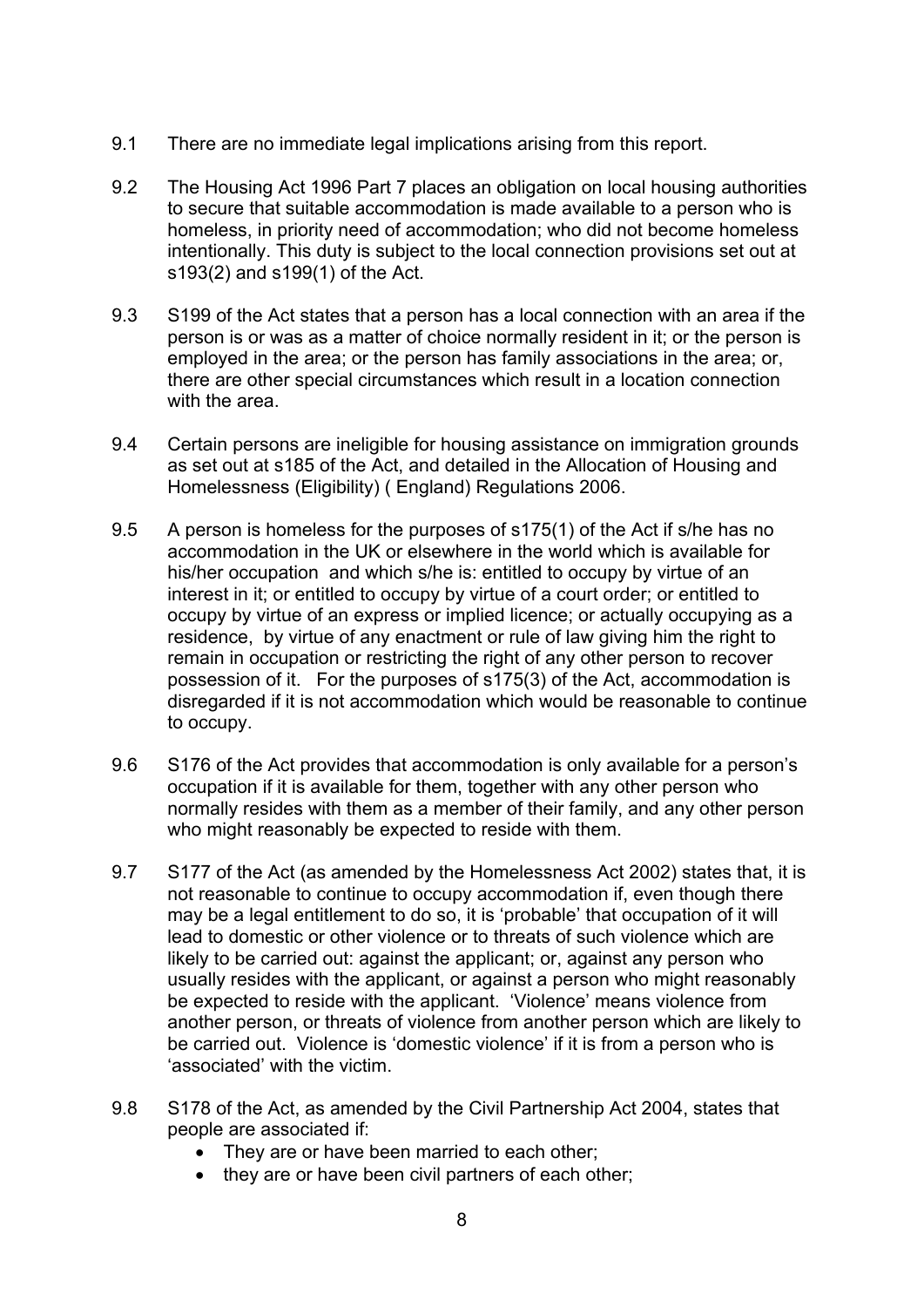- they are cohabitants or former cohabitants;
- they live or have lived in the same household;
- they are relatives, meaning:
	- o parent, step-parent, child, stepchild, grandparent, or grandchild of a person or of that person's spouse, civil partner, former spouse or civil partner; or,
	- $\circ$  sibling, aunt or uncle, niece or nephew of a person or that person's spouse, civil partner, former spouse or civil partner, whether of full or half-blood, or by marriage or civil partnership;
- they have or had formerly agreed to marry;
- they have entered into a civil partnership agreement between them (whether or not that agreement has been terminated);
- in relation to a child, each of the person is a parent of the child, or has or has had parental responsibility (within the meaning of the Children Act 1989) for the child; and,
- in relation to a child who has been adopted (or subsequently freed from adoption) if one person is a natural parent or parent of a natural parent, and the other is the child, or is person who has become a parent by adoption, or who has applied for an adoption order, or with whom the child was at any time placed for adoption
- 9.9 S189 of the Act sets states that the following persons have priority need for accommodation if the authority is satisfied that: the person has dependent children who are residing with, or who might reasonably be expected to reside with them; the person is homeless or threatened with homelessness as a result of any emergency such as flood, fire or any other disaster; the person or any person who resides or who might reasonable be expected to reside with them, is vulnerable because of old age, mental illness, handicap or physical disability or other special reason; or, she is pregnant, or is a person who resides or might reasonably be expected to reside with a pregnant woman. Additional categories of persons having priority need for accommodation have been specified by the Homelessness (Priority Need for Accommodation) (England) Order 2002.
- 9.10 S191 of the Act states that a person becomes intentionally homeless if they deliberately do or fail to do anything in consequence of which they cease to occupy accommodation which is available for occupation, and which it would have been reasonable to continue to occupy.
- 9.11 The legal tests for dealing with Homelessness applications due to Domestic Violence are set out above.

## **10.0 Diversity Implications**

10.1 Although the majority of the victim of domestic violence are women and girls, there is a requirement to address the needs of men and boys who may be affected by domestic violence crimes as we know there is an annual male victim rate of 700,000 nationally. It is important to ensure appropriate service responses are in place to support male victims, as gender may be an additional